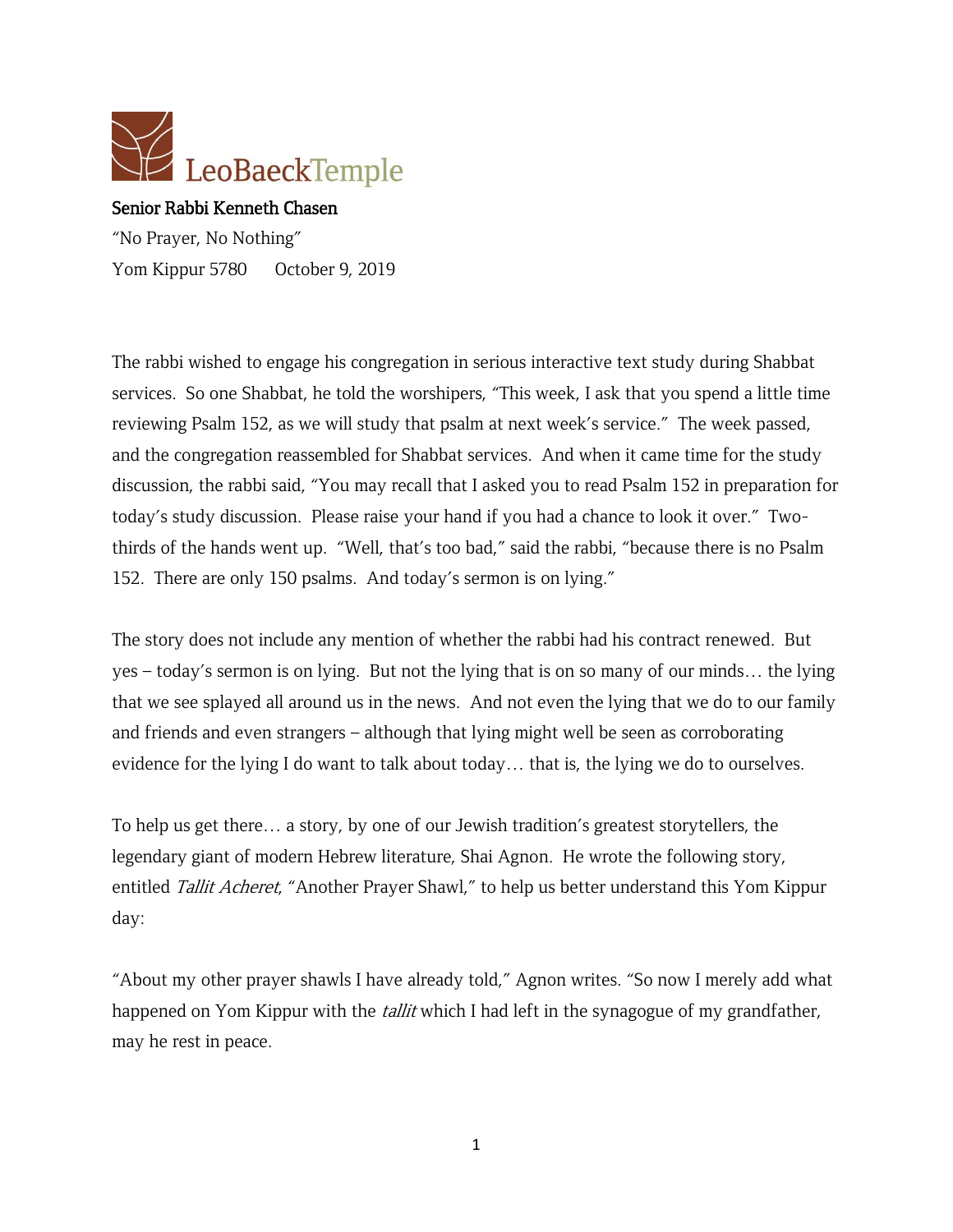"That Yom Kippur, I had the notion to pray with my grandfather. Because I lived far from the synagogue, and because I had stayed in bed too long that morning, I arrived after the chanting of (the whole first section of the morning prayers). This is truly regrettable, for on Yom Kippur, at my grandfather's synagogue, they recite this early part of the service verse by verse, in a special chant. Already in my childhood, before I knew the meaning of the words, whenever the cantor wrapped his *tallit* around his face and chanted (these prayers), I would be perplexed, for the cantor called to God in a loud voice even though God was right there! Why did he cover his face? If he uncovered his face, the whole world would be filled with the kind of great joy I felt when I played hide-and-seek with my father. We used to look for each other until, finally, I would uncover my face, and then we found each other.

"When I entered the synagogue, my grandfather brought his face out of the folds of his *tallit*, and turned here and there, searching out a seat for me in the synagogue which was already filled with worshipers. By the east wall, to the right of my grandfather, sat a group of old men, each looking different from all the others and, it goes without saying, from other men in general. Their faces were wrinkled like raisins, their beards looked like cinnamon sticks. Their eyes, which had no lashes, were bloodshot, yet from their eyes there streamed a joy so substantial you could feel it with your hands. How did they all come to be in one place, in my grandfather's synagogue, and why were their features so different? One of them, who understood what my grandfather wanted of him, answered in Aramaic: 'The law for Yom Kippur is not like that of Passover which states that all who want can sit and eat.' To paraphrase his statement in terms of the matter at hand, we might say, 'Today I am not obliged to be pushed around to furnish a seat for one who has none.'

"I was disturbed that my grandfather should be troubled on my account, and I said to him, 'Please, do not bother about me. I shall find a place for myself.'

"(But) I was just talking. This was his synagogue, and he could find no place for me. How could I find a seat by myself? However, my grandfather was troubled not only because there was no place for me, but because I had come so late. I deliberated: perhaps I should tell him that I prayed the morning service at the synagogue in my neighborhood. But it is not nice for one to make his grandfather a cause for telling lies…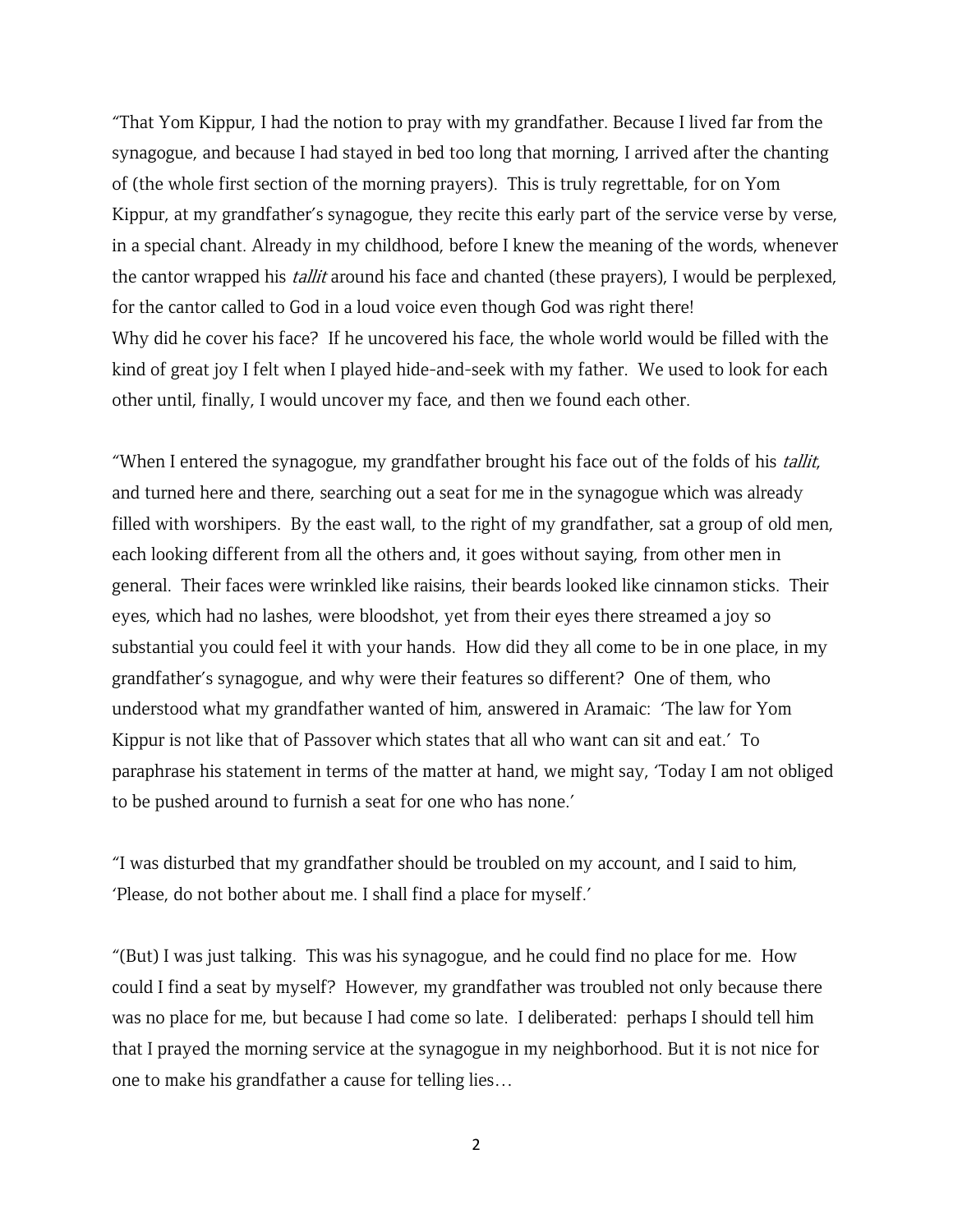"My grandfather again gave me a troubled glance. 'You are upset because I stand here without a *tallit* on,' I told him. 'I'll get my *tallit*, the one that's here in your synagogue, and wrap myself in it right away.'

"I looked up to see if he was satisfied, and I saw that they had brought benches into the synagogue and placed them to the left of the Holy Ark, one on top of the other, like the steps of a bathhouse… How did they get here? And when did they get here?

"'What is this?' I asked myself. 'When my grandfather was looking for a place for me, why didn't he look to the left of the Ark? There were many benches and many empty places there…'

"My grandfather looked at me. Suddenly I reached into a hole in a table and brought out my tallit…"

"As I prepared to wrap myself in my *tallit*, I saw that one of the fringes was missing. A certain fellow, whom we usually ignore though he never ignores us, whispered to me: 'Your *tallit* has only three fringes.' I began deliberating: what is he telling me? Don't I know that a *tallit* with only three fringes cannot be used? Or did he want to remind me of a forgotten tradition: while a man is alive, even though he may be holding a *tallit* of three fringes in his hand, he is not allowed to wear it. But when he is dead, they pursue him with a proper *tallit* of four fringes, pluck out one fringe, and force him to wear it.

"Depression overcame me. Not because of what had been whispered to me, but because of this holy day of Yom Kippur which had passed by *b'lo t'filah, uv'lo klum*... no prayer, no nothing."

I think we understand perfectly the experience that Agnon described having had at his grandfather's synagogue, whether you arrived late this morning or not. Perhaps it was something about your car, or your work, or your clothes… or someone else's clothes… that distracted you today. Maybe the seat you wanted here today wasn't available, just like in the story. Maybe that derailed you, at least for a time. And maybe you also dissembled to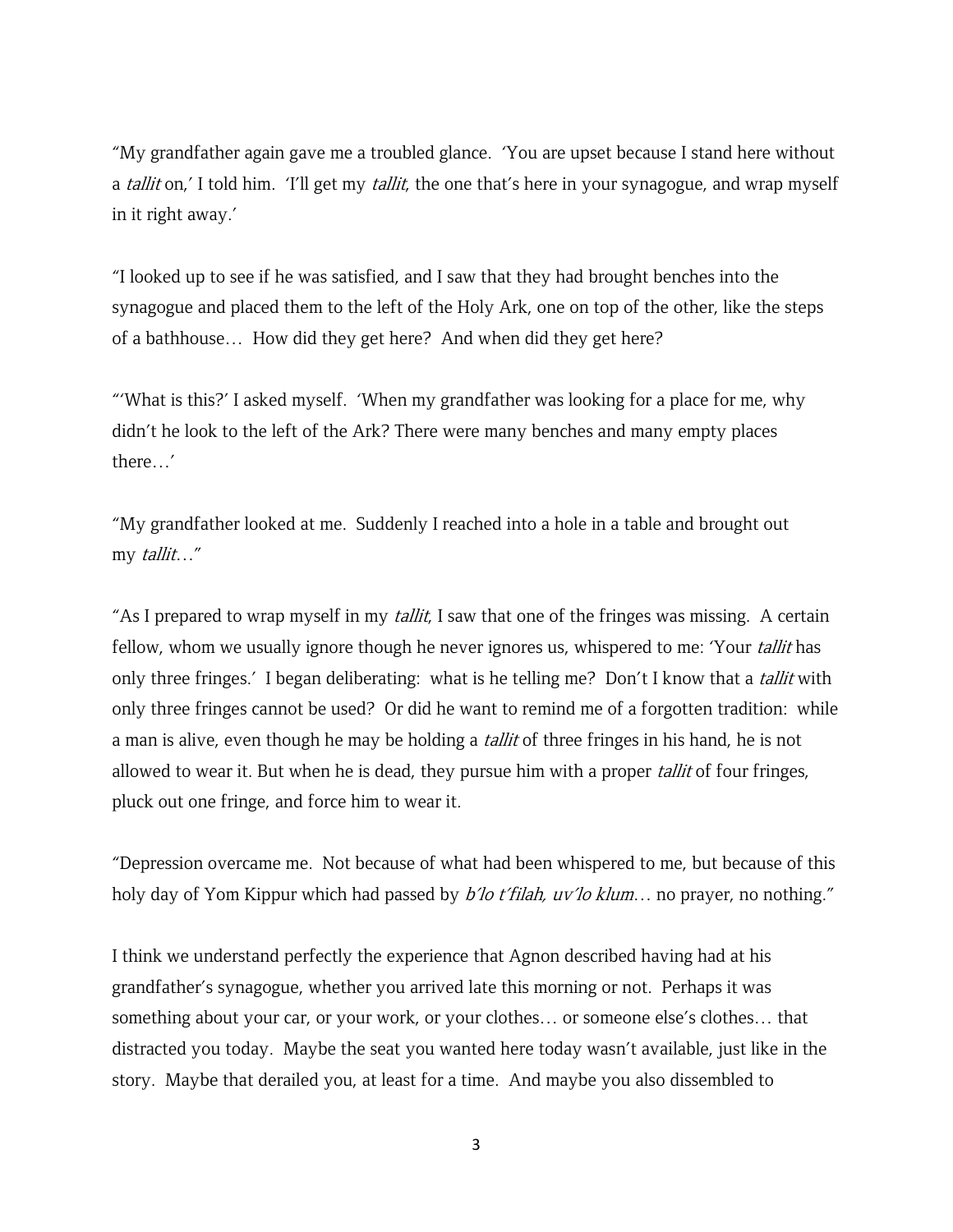yourself about your distraction, just like Agnon – going through the motions of Yom Kippur, reciting the requested words in lockstep when instructed, and yet somehow, when all was said and done, finding yourself cloaked in the three-fringed tallit of the dead… the unchanging, the ungrowing.

To be sure, all of us – rabbis and cantors included – have had those Yom Kippur experiences that were, as Agnon described,  $b$  *ilo t'filah uv'lo klum...* no prayer, no nothing. Usually, we pin the responsibility for that disappointment where Agnon did – on the experience itself, not on us. The faulty alarm clock is to blame – upon our nightstands or inside our souls. Or maybe it's the other people who hassled me. Or someone I usually ignore who never ignores me. Or maybe, just maybe, the problem is that I didn't really come here to do the work of Yom Kippur at all. I came to be able to *tell* myself I did it – to lie to myself, and to leave the parts of my soul and my story that really need some truth-telling undisturbed in self-protective hibernation.

That is a very, very human thing to do. The psychological science on the matter has been documented by many. The hardest truths about ourselves – the ones that should be filling up this day – are usually the ones we won't go anywhere near. This starts at a very young age, when we feel small and vulnerable, and hunger for assurance that we are loved and are lovable. And so we begin to fashion our self-stories in a manner that keeps us feeling safe. That includes creating narratives about our families that are suitably sanitized. About our parents, even in cases where they hurt us more than they helped us, for they were the ones upon whom our lives literally depended when we were young. About our children, for they lay bare unvarnished truths about us that must be harmonized with the self-stories we have chosen to tell.

All of this is our left brain's well-honed mechanism for protecting our hearts from the frightful exposure to unlovability – and what's remarkable about our self-deception is that it actually works. It doesn't always fool others, of course, especially when the real us is doing them harm. But the old maxim holds up: "The first principle is that you must not fool yourself – and you are the easiest person to fool."

4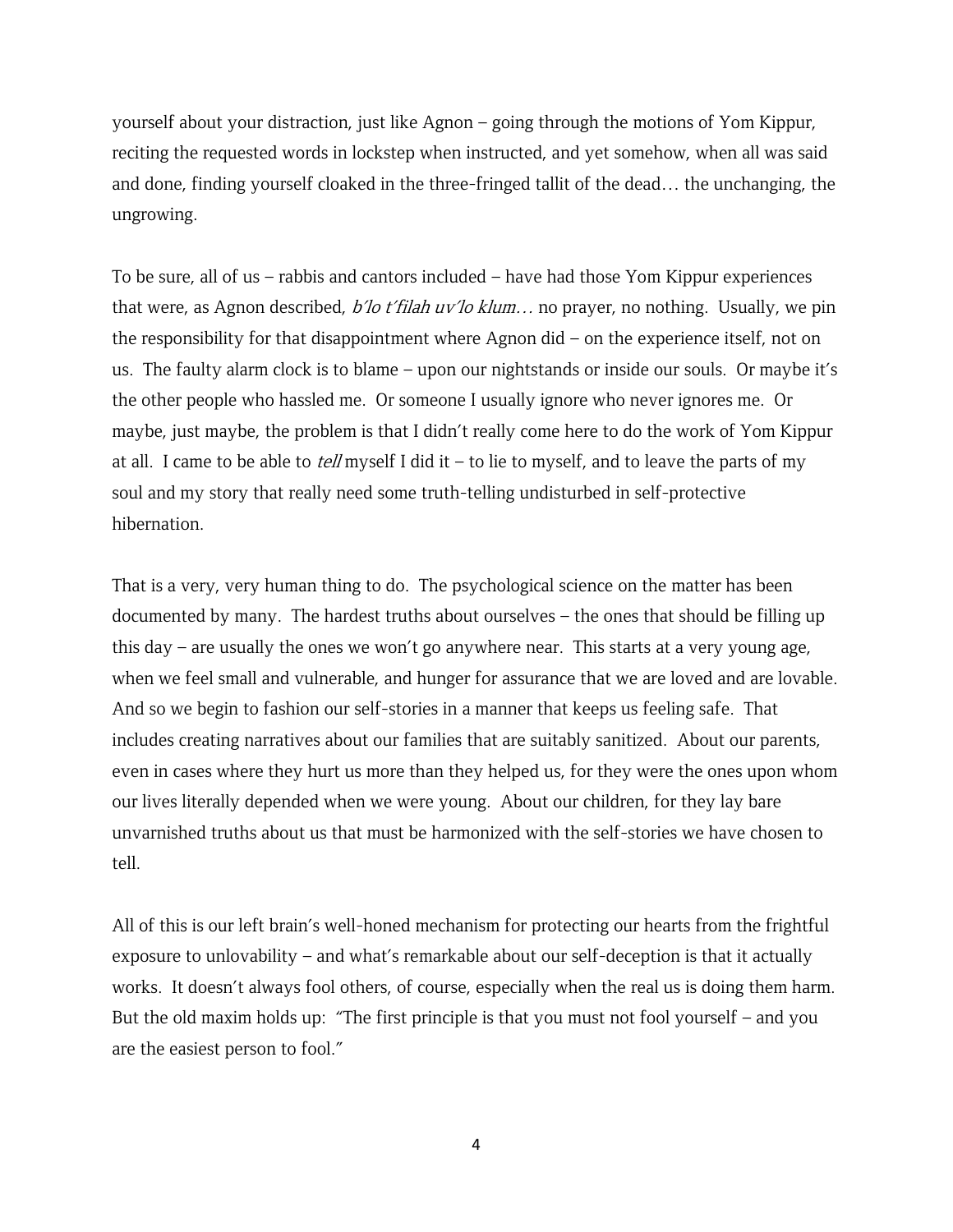Last night, Rabbi Ross tenderly urged us to surrender our grip on the wounds and grudges and judgments that hold our spirits captive – to be self-loving enough, self-caring enough to let go. One of the great impediments to making that happen, arguably the greatest impediment, is our failure to stare right into the eye of what we fear makes us most unworthy of that kind of release. To stare right into our own eyes – for real – and not blink.

If you want to know what Yom Kippur is for – that's it. If you want the kind of day that leaves you feeling fully embraced by a tallit of the living and changing, with all four fringes intact, the tallit whose warmth enables you truly to grow… if you want to avoid the fate of "no prayer, no nothing"… there is no shortcut. You've got to tell the truth. About you. And by that, I don't mean simply returning to your annual lingering in the bad habits that you and all those closest to you already know about. There's a reason you keep returning to those every year. It's because they're not really changing all that much… and that's because you're not so terribly ashamed of them, after all. Sure, you'd like to be better. And you might even be taming some of those habitual impulses, at least modestly. But if they don't make you truly uncomfortable even to think about, and certainly to admit, you've pretty much made your peace with them, more or less.

This day is for the truth you lie to yourself about, successfully – the one you're afraid to let in, because even you don't know if you'll love you if you shed the protective armor that protests so virulently, "That's not me."

It may be a deep and dark secret you've allowed nobody to know – and for which you've definitely never apologized.

It may be a pattern of behavior that others have learned to accommodate but which never gets named what it is, at least not by you.

It may be a crutch you've leaned upon for decades in order to walk through your life without stumbling, but one you prefer to minimize or euphemize or even pretend isn't there.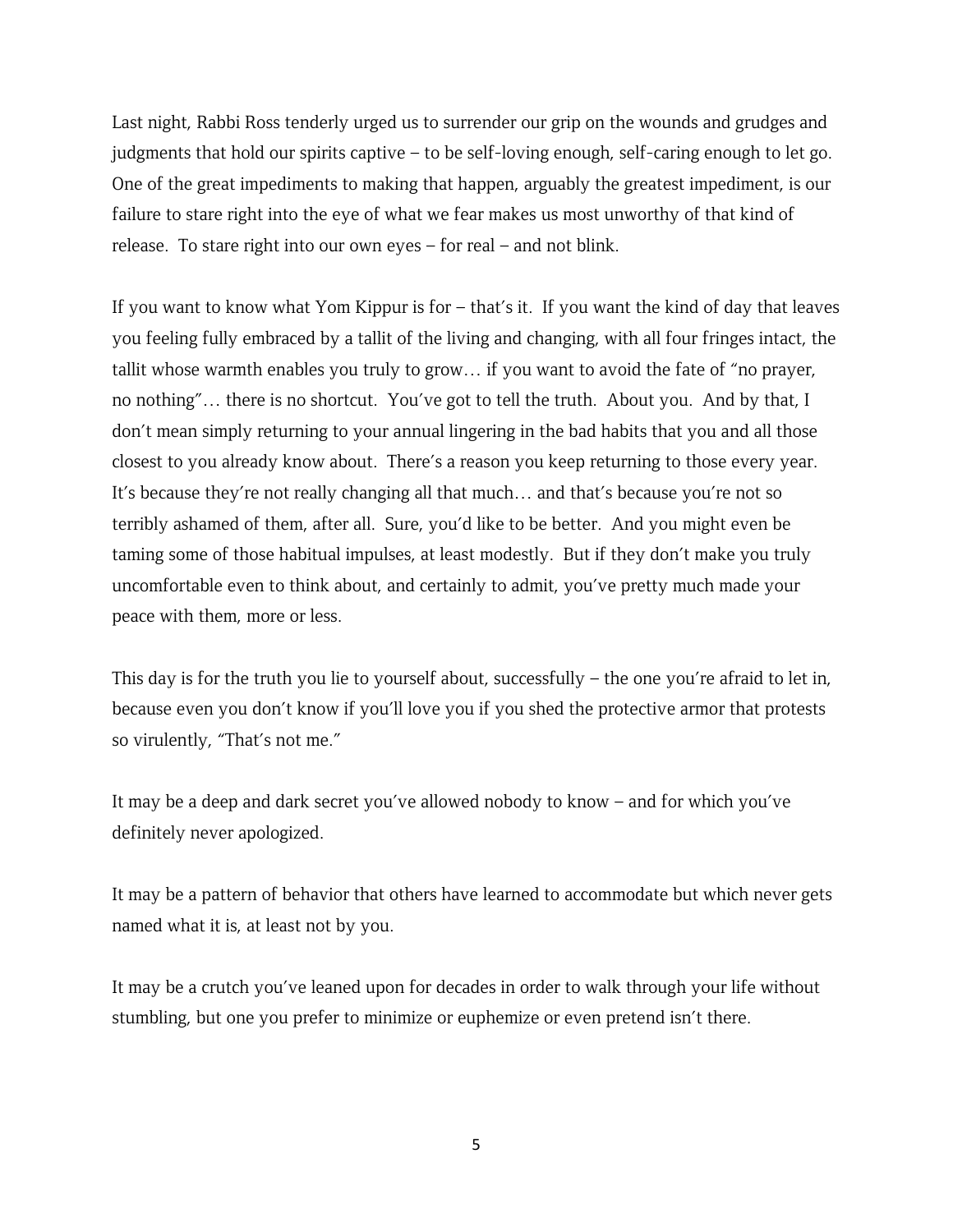I don't know what it is for you. I only know that we all possess such lies – and we all buy them, at least enough to live with them, instead of living past them, beyond them.

What is one lie you tell yourself about you?

What is one truth from which you hide, precisely by engaging in this annual exercise of reciting litanies of sins, the ones you'll allow yourself to say out loud?

Sit with that truth for a moment. Summon it from the deep inner cave to which you've relegated it, and let it see light – your light. For you don't just have to live with it. You *can* live beyond it. Are you brave enough to try?

Believe me, I understand how harrowing it is to try. I have my own self-truths to tell, you know. If you're really staring at your big self-lie right now, you are probably pretty flummoxed in its presence. You might even want to return to fleeing. After all, our hardwiring as humans is designed to talk you into the lie and out of sitting with it. What might enable us to transcend that hardwiring and make something truly sacred of this Yom Kippur day?

We can find some wisdom for answering that question from a teacher who visited our congregation as scholar-in-residence just a few years ago, Founder and Director of the Mussar Institute, Alan Morinis. Mussar, as you may recall, is the strand in our religious tradition that is less focused on ritual observance and more dedicated to the cultivation of a principled life of personal transformation. Mussar study is aimed at helping us to live as four-fringed tallit Jews… changing and growing Jews. Mussar is about taking a day like this one – filled, we hope, with the trepidation that comes with honest self-discovery – and converting it into selfgrowth.

In his book, Everyday Holiness, Alan Morinis describes how telling ourselves the truth, the hardest truth, is a faith-restoring act. It restores our faith in us. It restores our belief that we can really change – by actually showing us how. He writes, "When you make truth a practice, you will inevitably come up against the soul-trait (or traits) that underlie the fear that prompts the falsehood… the soul-traits that get revealed are clearly ones that figure into your spiritual curriculum."

6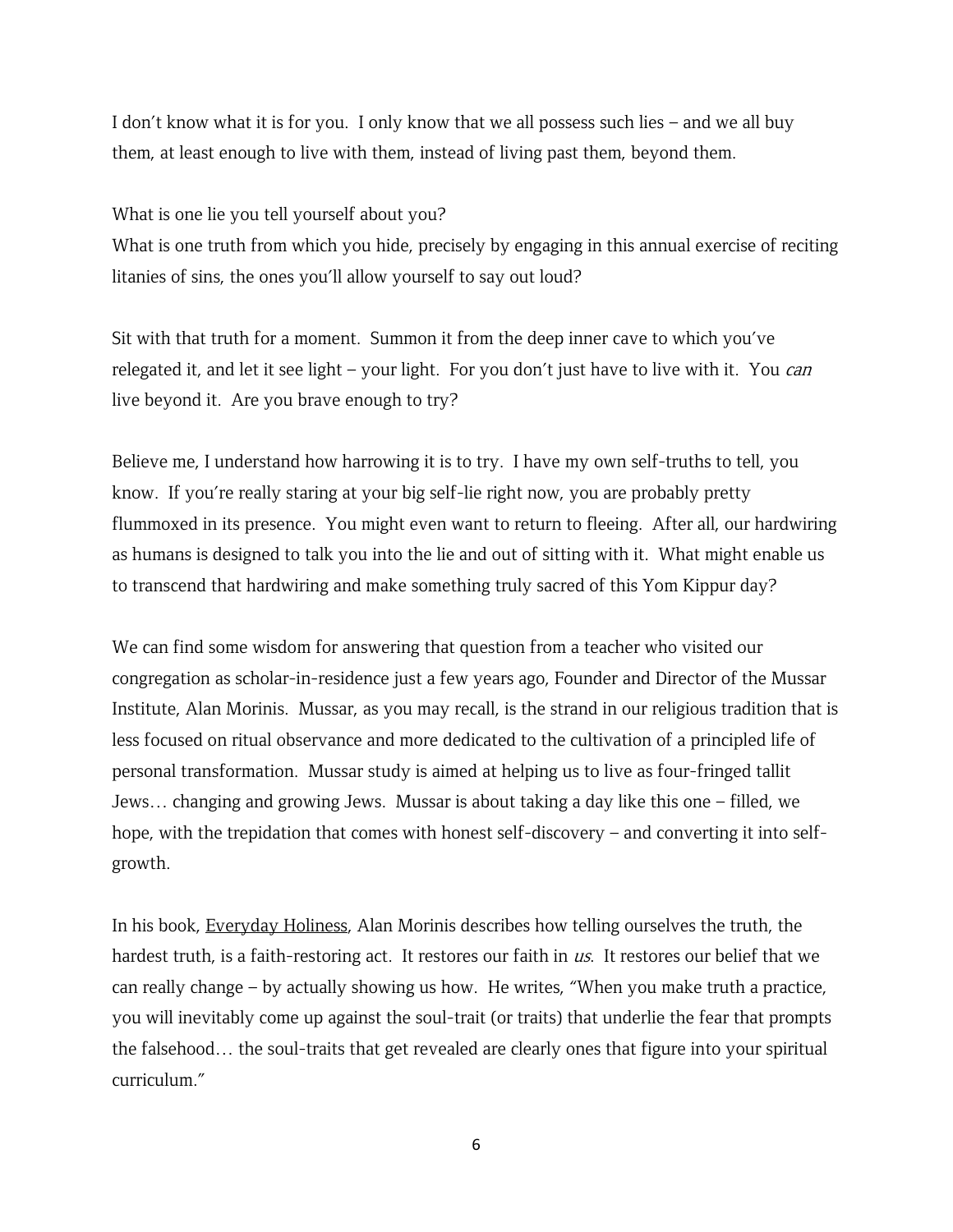So tell the truth, scary as that is, and the syllabus for your growth appears before you – and once you see it, the liberation it offers is tantalizing. You can't resist taking the course. It's only the imaginary safe harbor of the lie that stands in your way.

While we hide inside our lies to ourselves, we are barred from unlocking the prison they hold us in. We are stuck with the shame, the fear of being found out or called out, the dread of humiliation, the terror of being abandoned, rejected and unloved. All of that pursues us like an insatiable beast, causing us to behave like a cornered animal, stubbornly hiding in even greater secrecy. The truth is the key that unlocks the prison and reveals the growth curve. The truth is what gifts you the curriculum for becoming the person you'll like better, the person you will really love… the person we all say we're here to become, right before we slip into the old routine of "no prayer, no nothing."

The first principle is that you must not fool yourself – because you are the easiest person to fool… until you're not. You see, walking the road of life and death with so many people teaches a person a thing or two. And if I've learned anything from the deep honor of being invited into so many of your lives at those intimate moments when you or someone you love is truly staring into the abyss, it's that there really isn't anywhere to hide. Sooner or later, the insatiable beast will find you, and you will be left to stare at the truth, likely at your most vulnerable moment – with regret, with shame, with a crippling fear. You may be sick or injured or bereaved. You may even be dying. And you won't be fooled anymore. Your truth will demand its telling.

Back when I was in rabbinical school, I applied for an internship as a hospital chaplain at Cedars-Sinai Medical Center. My interview was with the then-longtime Jewish chaplain at Cedars-Sinai, Rabbi Levi Meier, now of blessed memory – and that interview is a story I love telling.

Rabbi Meier and I have barely exchanged introductions when he is paged to a patient's bed. "Ken, come with me," he says, "I've got to go visit a man who just learned he has inoperable cancer."

7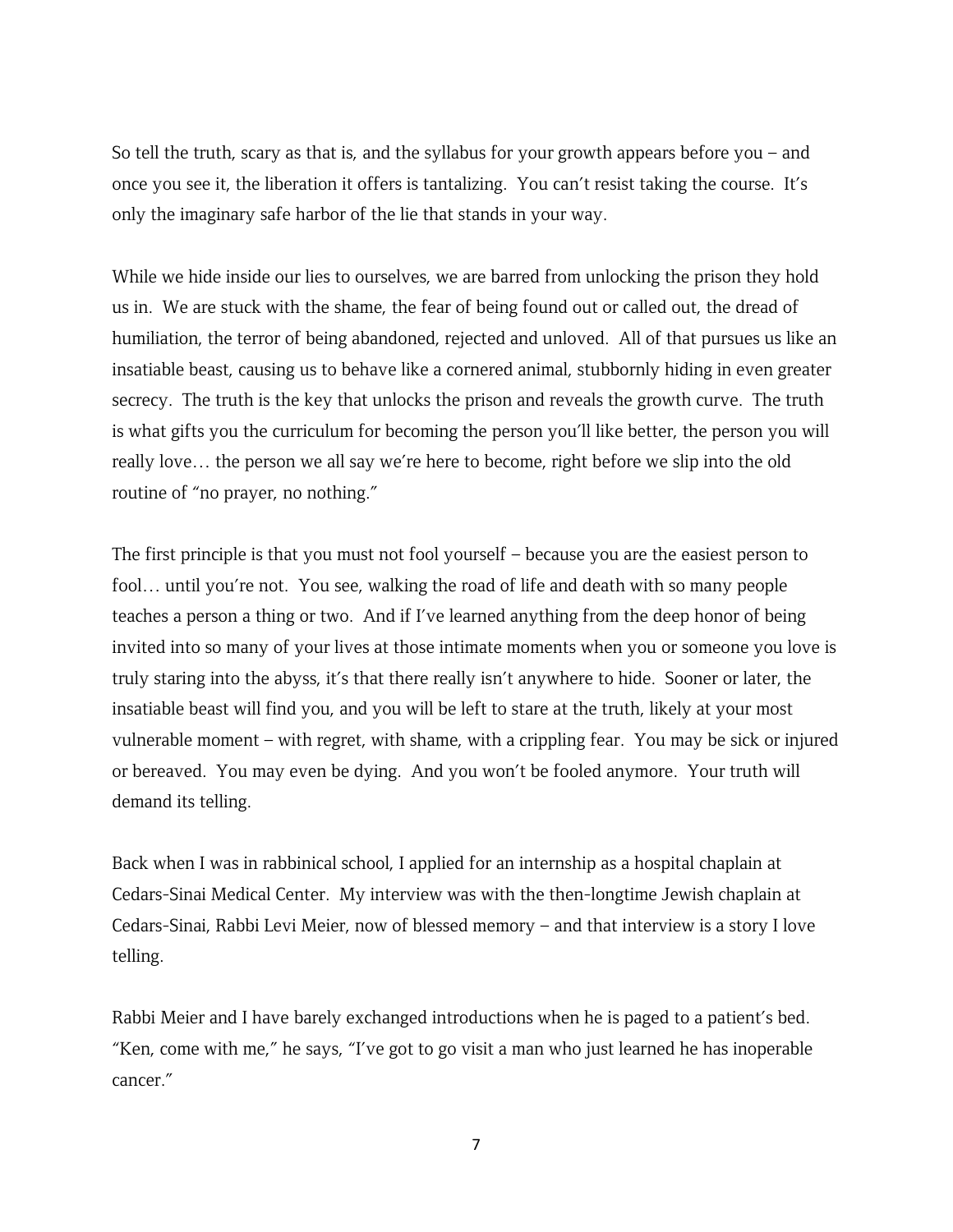And just like that, my interview turns into the real thing. I try to breathe deeply as we enter the room. Rabbi Meier sits down next to the bed, and he takes the hand of the patient, a rough-and-tumble-looking sort of man. He's not old. He looks strong. And while I look on, trying to become invisible, I hear them engage in a brief and very ordinary conversation. They're talking about the news, the hospital food, the Dodgers game  $-$  practically everything except you know what.

Soon, the rabbi's pager buzzes again, and he excuses himself and motions for me to join him in the hallway. "I've got to use the phone," he explains, staring at his pager, not at me. "But wait here. We'll go back into this room in a moment. You see, this fella's obviously troubled — he thinks he did something immoral that caused his illness. We've got to help him through that." And without really finishing his thought, the rabbi strides off to a nearby nursing station.

So with a little unexpected time on my hands, I start to process the whirlwind I'm experiencing here. You see, I've done my homework on Rabbi Meier. I know that he's not just an Orthodox rabbi. He's also a Jungian psychotherapist. Not a common joint degree program. So I can't help but wonder if maybe the rabbi has somehow been gobbled up by the psychotherapist in Rabbi Meier. After all, this patient hasn't said a word about feeling "responsible" for his own illness. In fact, he hasn't said a word about his illness at all. And just as my skepticism is really overtaking me, Rabbi Meier comes bounding back: "Let's go back inside, huh?"

No sooner has the rabbi settled back in at bedside than the patient locks eyes with him: "You know, rabbi, I'm not very religious, but I've tried to be a good person. I've been honest in business… most of the time. There were those few times I did a little something you might call unethical. And now look  $-$  it's come to this."

I remember being floored at the time, wondering how Rabbi Meier knew that was coming. After more than two decades as a working rabbi, I don't wonder anymore. You see, no one can hide from the truth forever. Wouldn't you rather speak yours to yourself today – when it possesses the power to inspire you, to free you, instead of terrifying you?